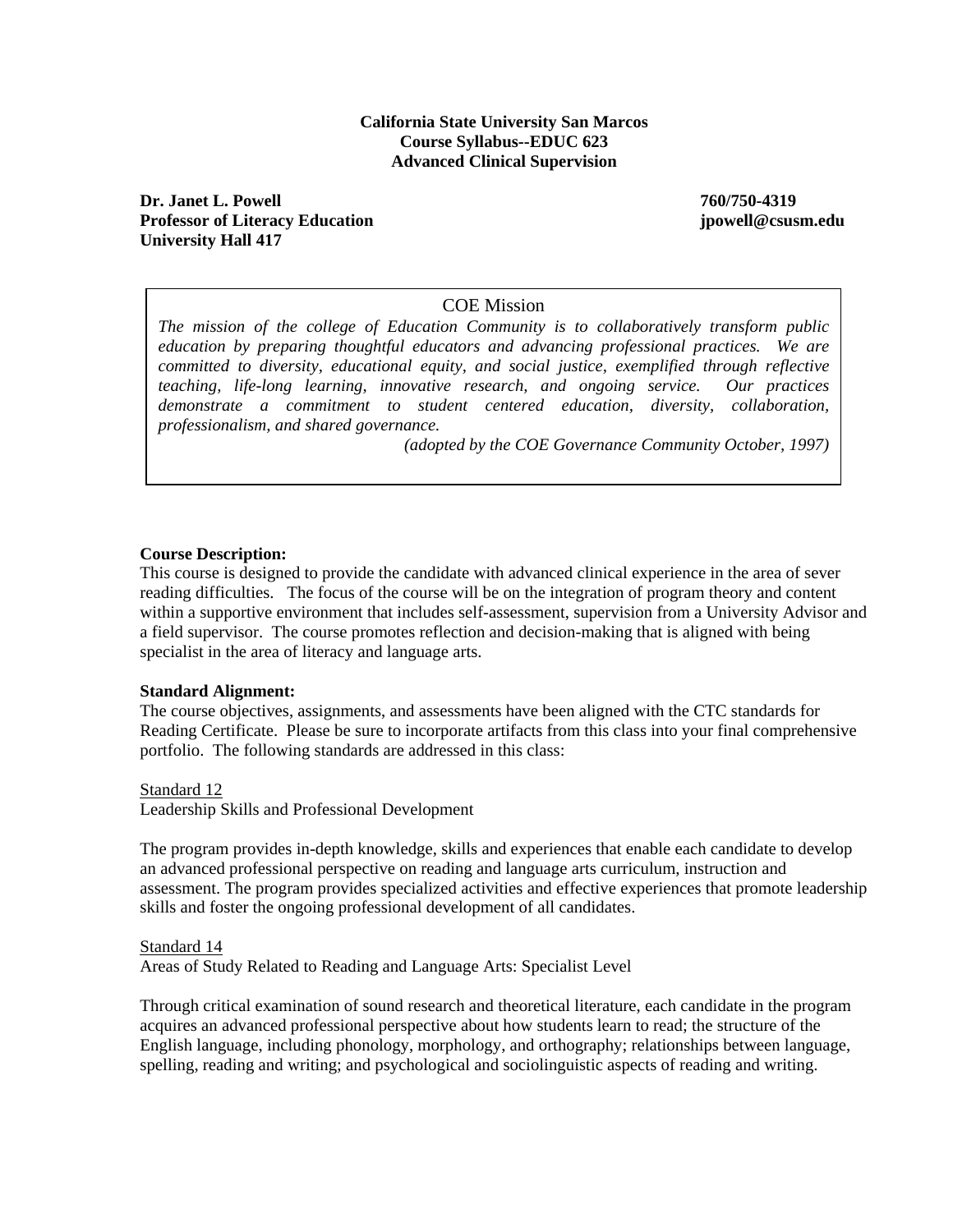# Standard 15 Preparation for Meeting the Reading and Writing Needs of All Students

The program provides theoretical and research-based skills and knowledge about how children from a variety of socio-cultural and linguistic backgrounds become proficient readers. Within this context, the program includes study and instruction in the specific needs of students who are English language learners, students with reading difficulties, and students who are proficient readers and writers.

# Standard 16 Advanced Clinical Experiences

Each candidate in the program completes advanced clinical experiences that relate to the candidate's professional goals, enable the candidate to integrate theory and practice, and provide opportunities for the candidate to demonstrate and reinforce knowledge and skills that are embedded in the Program Design and Curriculum Standards. At the Reading and Language Arts Specialist level, clinical activities include intensive work with beginning readers and in-depth experience with students who have severe reading difficulties. The program places candidates where the clinical approaches and methods are consistent with a balanced, comprehensive program of literacy and language education. Institutional faculty and clinical faculty collaborate in program design and implementation.

#### Standard 19 Advanced Professional Perspective

Each candidate demonstrates advanced understanding and application of effective reading and language arts instruction, intervention, curriculum and program planning. Each candidate acquires an in-depth knowledge and understanding of specialized areas of study that influence and affect teaching and learning in the field of reading and language arts including, but not limited to, the structure of the English language and the sociolinguistic and psycholinguistic foundations of professional practice.

# Standard 20

Meeting the Reading and Writing Needs of All Students

Each candidate demonstrates research-based knowledge and in-depth understanding of how students from a variety of socio-cultural and linguistic backgrounds learn to read. Within this context, each candidate demonstrates a strong understanding of the specific needs of students who are English language learners, students with reading difficulties, and students who are proficient readers and writers.

### **CSTP Alignment:**

This course is designed to help teachers seeking the Reading Certificate to develop the skills, knowledge, and attitudes necessary to assist schools and district in implementing an effective literacy program. The successful candidate will be able to merge theory and practice in order to realize a comprehensive, balanced reading and language arts program in their classroom and/or district. The following CSTP's are addressed in the course:

Primary Emphasis CSTP #2 Understanding and Organizing Subject matter for Student learning  $CSTP \# 3$ Assessing Student Learning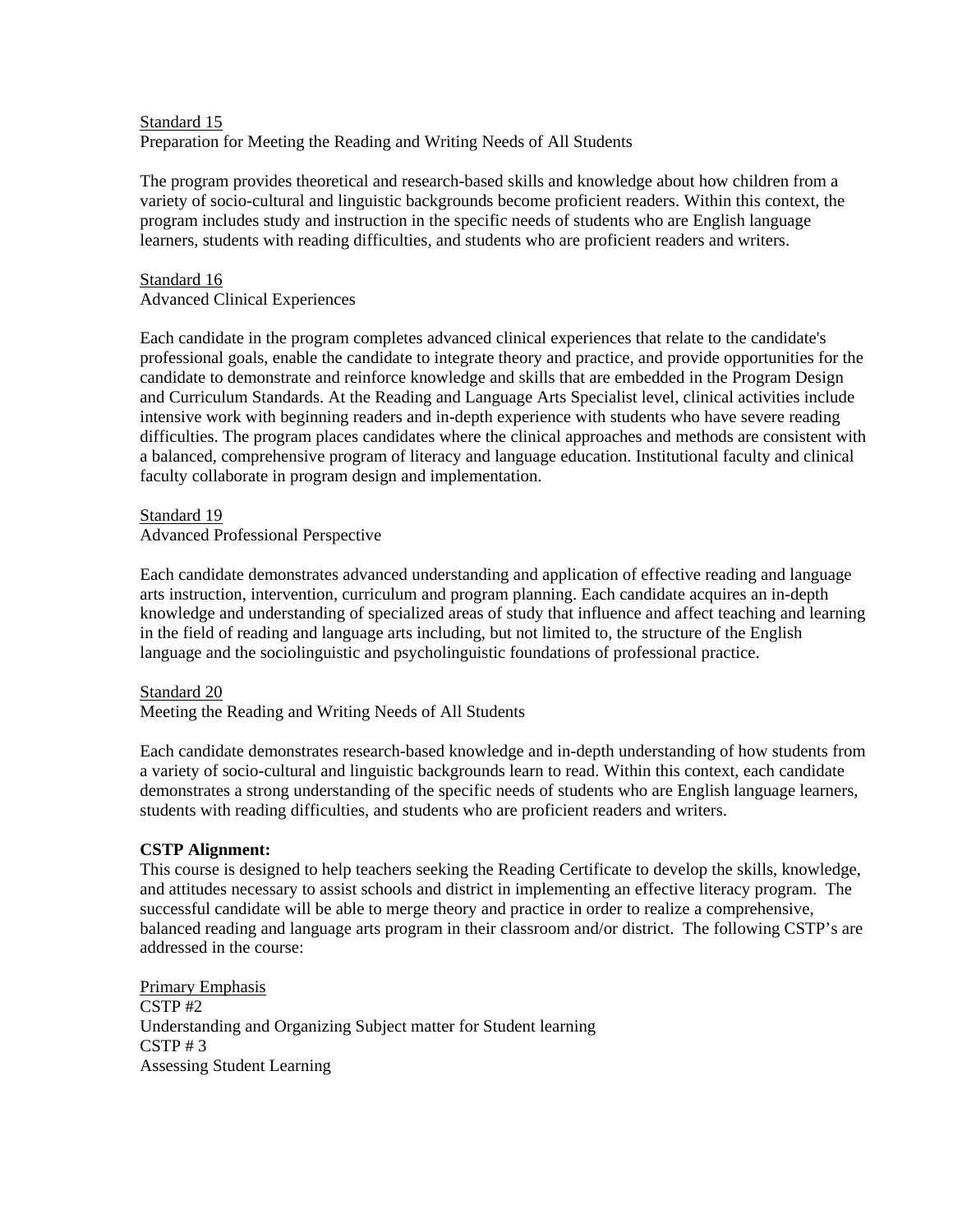Secondary Emphasis: CSTP #6 Developing as a professional educator

# **Course Objectives**:

This course will explore a wide range of assessments and interventions based on what has been learned in the Reading Certificate and Specialist Credential program thus far. Filed experience will be required in early intervention and with students who are having severe reading difficulties. Candidates will be expected to apply the theories and principles they have learned in their coursework to the classroom and show competency in the application.

Additionally, candidates should work on preparing their Comprehensive Exit Portfolio for an end of the term presentation.

### **Objectives:**

Candidates apply what they are learning to:

- individuals and groups of students, including beginning readers,
- older readers who are experiencing severe reading difficulties
- English language learners (ELLs)

Candidates are required to:

- design an intervention plan based on assessment results, and
- teach appropriate intervention lessons for individuals or small groups of students
- demonstrate competence in providing appropriate assessment and instruction for beginning readers, older readers, and English language learners who are experiencing severe reading difficulties
- plan instruction based on assessment findings for struggling readers and ELL's who are experiencing reading difficulty

Candidates will provide detailed reflection on the success of their field experiences in:

- the two case studies
- the intervention lessons they planned and taught
- small group tutoring experience

#### **Required Texts:**

There are no required texts for this course. Candidates should choose reading according to their areas of need and interests, as this is the final course in the series. Readings should be chosen based on the grade levels the candidate will be practicing in and their area of need and interest. Please work with your advisor and site supervisor to choose appropriate readings.

#### **Assessment:**

Final grades will be based upon the student's ability to demonstrate knowledge in the area of leadership and professional development. Participation in all course activities is a CORE expectation. Grades will be based upon the following points:

**GRADING**  $Total = 300$  Points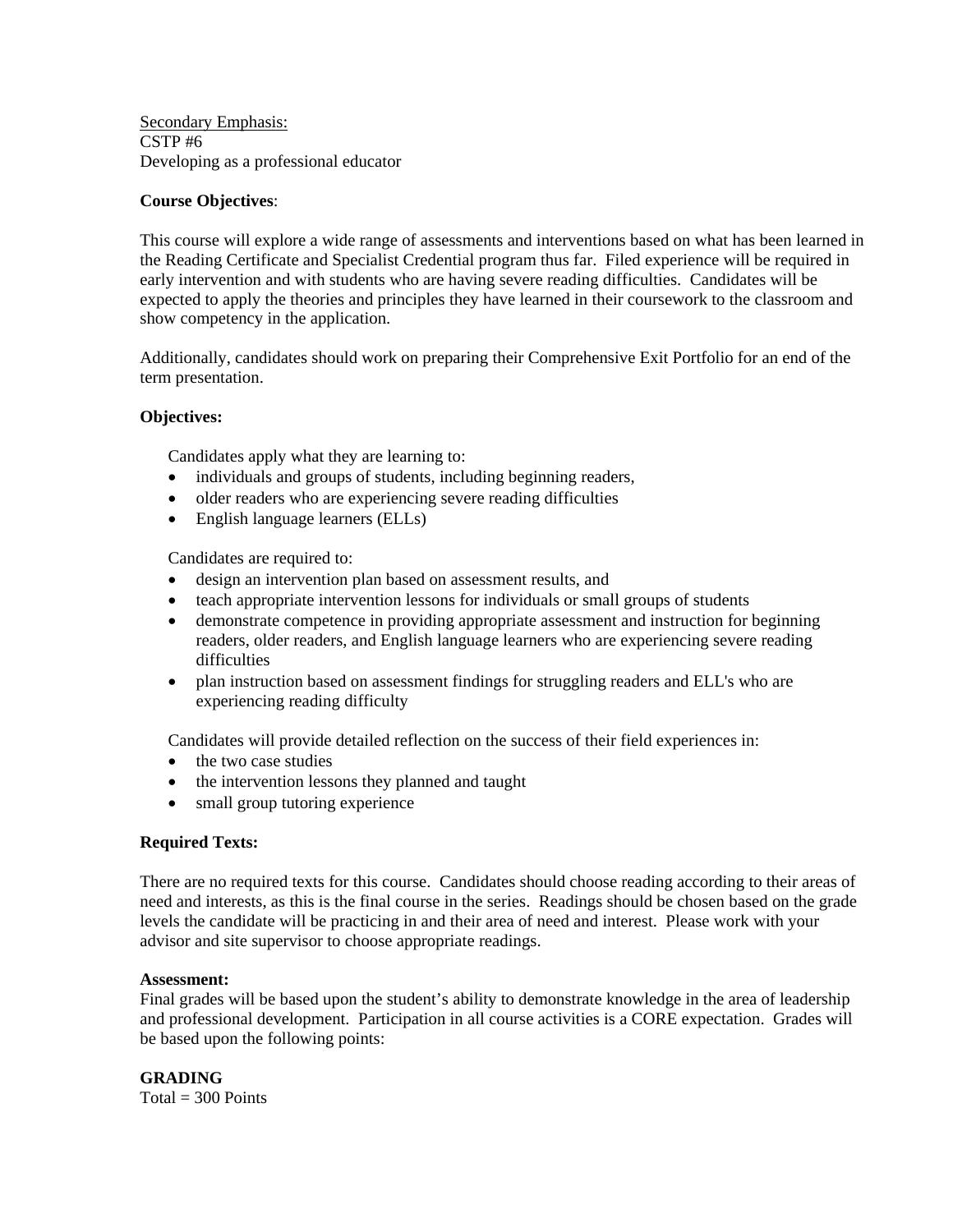Grades: Calculated by Percentage  $100 - 95$  A 94 - 93 A- $92 - 91$  B+ 90 - 89 B 88 - 87 B-

# **Required Projects**

### **Two Detailed Case Studies (100 pts each case study)**

Candidates are required to assess and plan instruction based on the assessment findings for at least two students (one primary grade student and an intermediate grade student). The students must be identified as having severe reading difficulties and in need of intensive clinical intervention. One student should be a second language learner. Each student should first be assessed, then tutored, then assessed again about half way through the case study, then assessed again at the end. *Forty-five (45) hours must be documented in a journal for each student.* 

The detailed Case Studies must include all completed assessments (pre-intervention, during the intervention, and after the intervention), plans for instruction, assessments of the interventions, and reflections on the diagnostic teaching model.

The supervision is provided by the university advisor and a field supervisor, to be chosen in collaboration with the school site and the university advisor to ensure that the field supervisor is qualified to provide a balanced reading program. For each case study, the candidate must do the following:

- 1. The first step is to gather information about your student.
	- What assessment was used when the student enrolled? IPT? Woodcock-Muñoz? LAS? Other assessments?
	- What was the English proficiency score?
	- What was the primary language score? (if available)
	- What kind of program is the student enrolled in? (Primary language on a waiver, two-way immersion with a waiver, structured English immersion, ESL pullout, etc.)
	- Look at the home language survey to determine what language is spoken in the home and record that. Also note on the same survey what language the child first spoke and the language the child speaks in the home.
	- Look at the child's health records as well as cumulative folder. You will want to find out if there is any physical history such as tubes in a child's ears, diagnosed attention deficit disorder, diabetes or other health issues. You want to obtain this information so you can get a clear picture of the child's physical history. The cumulative folder will provide information about tests administered and special referrals a child has had and/or services received.
	- Observe the student in the classroom and at a different setting (e.g., playground), and make notes about his/her uses of language. Does s/he use English or appear fluent in English when playing and talking with friends? What is his/her level of participation in classroom situations?
	- Interview the student about his/her perceptions about reading and writing. A survey is attached (English and Spanish).
	- Observe the student and make notes of his or her behavior during reading and writing activities (anecdotal records).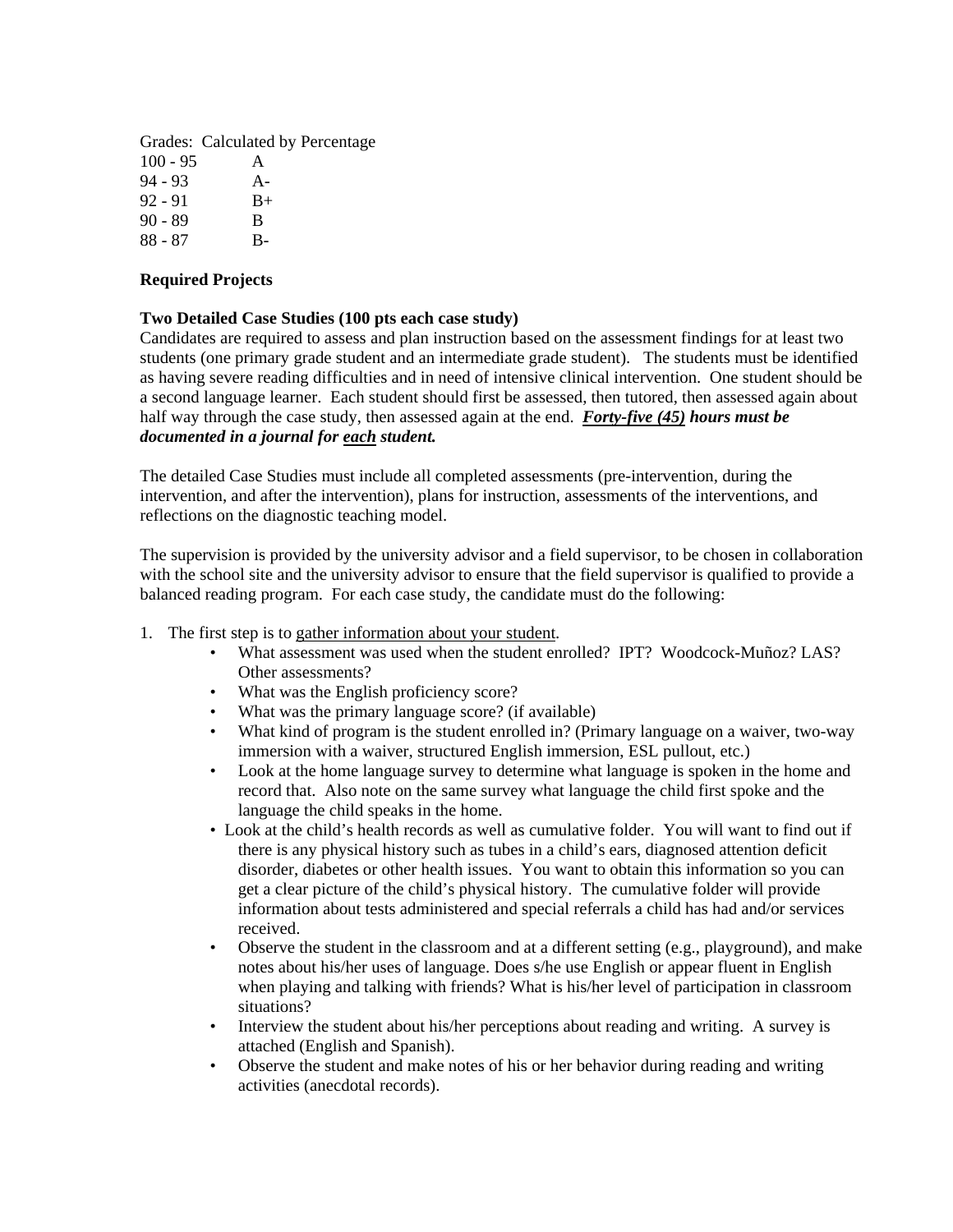- 2. Decide upon the assessment instruments you plan to use. Make a list of the assessments along with a rationale for instrument selection. What do you hope to learn about each child's reading and writing ability? How will the instruments you have selected assist you in acquiring this information?
	- Will you use and informal reading inventory? One that includes a word list, passages to use to measure comprehension?
	- A test of phonemic awareness?
	- A test of phonics?
	- A spelling test?
	- A test of oral language in addition to the test listed above if the student is a second language learner.
	- What other tests or test information might you use? STAR Test scores? SAT 9?
- 2. Based on what you now know about this child, the second step is to develop a matrix for the student. List his or her strengths and the gaps you have identified as a result of the search you have conducted, the interview and your observations.

 Keep in mind: What are the strengths of the child as a reader and writer? What strategies does s/he use before reading and writing? What strategies are evident during reading and writing? Does s/he self-monitor? What action(s) does s/he take to correct/repair difficulties? Under what conditions does s/he choose to read or write? To what degree is s/he willing to take risks in reading and writing?

3. The next step is to develop an instructional plan for this student using as references the matrix you developed and the strategies you are learning about in this class. Expand your matrix and include in it the strategies you will use to capitalize on the strengths of the student in order to address his/her needs. You may use the curriculum development scheme from Gibbon's book that was used as a text in EDUC 613.

 Keep in mind: What are the most important skills you need to focus on? (Goals and objectives) Does the child's primary language need to be developed? Is it possible to do that in your school? If not, where will you begin in English language instruction? Will you start with phonemic awareness in English? Will you focus on cognates to activate the child's background knowledge about language? On what research are you basing your decision(s)?

4. The fourth step is to implement intervention plans. Teach a concept to the student and assign an authentic assessment task where the student will have to use oral language, reading and writing to perform the task. There should be opportunities for drawing, diagramming (graphic organizers) and labeling, since that is part of reading and writing. Use a checklist or rubric to evaluate the student's performance. Use the matrix of classroom oral language functions in Gibbon's book.

The Detailed Intervention Plan must have a write-up that contains the following components:

- A rationale or a reason for selecting the particular interventions. This rational should be based on the comprehensive assessment of your students. Identify the assessment(s) in your write-up.
- A description of the strategy or strategies, including any changes or adaptations you made to the strategies and why. Remember that there is no perfect strategy - only strategies that serve to scaffold the learning of your students based on their needs as you have identified with multiple assessments.
- In case you choose to implement a reading strategy, make sure there is a demonstration of how writing was used to support reading comprehension and meaning making.
- An assessment of how the strategy or strategies worked as evidenced in student work.